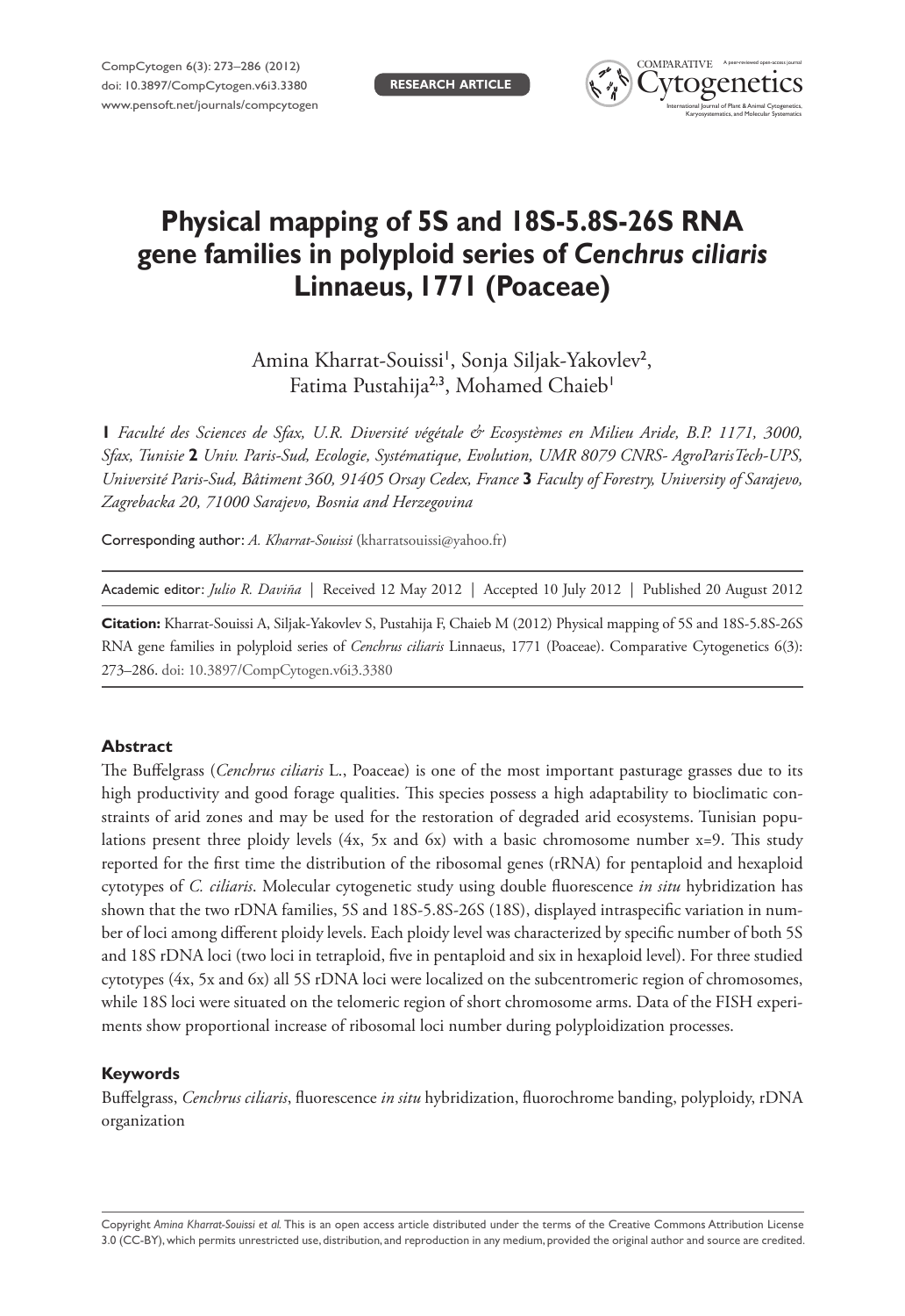## **Introduction**

In the south of Tunisia, the ecosystems are characterized by a high level of anthropogenic disturbance and have been characterized by several factors such as climatic variations and overgrazing (Le Houérou and Hoste 1977). These ecosystems are subjected to high aridity, decrease of biological productivity (Floret et al. 1981), where the perennial species are most affected (Jauffret and Lavorel 2003). Thanks to its high productivity, good forage qualities, fast growth and spreading (Stieber and Wipff 2003) *Cenchrus ciliaris* (syn. *Pennisetum ciliare* (L.) Link) is one of the most promising grass species for rehabilitation of arid rangelands and erosion control in Tunisia and other arid and semi-arid regions. This species occurs widely in tropical, subtropical and warm temperate regions (Watson and Dallwitz 1992), where it represents the species with high pastoral value (Le Houérou and Ionesco 1973). *Cenchrus ciliaris* is especially important in the semi-arid regions because of its high tolerance and adaptability to hot and dry environments (Hall 2001), and its resistance to cutting (Chaieb et al. 1996). This species is highly polymorphic and variable for several morphological traits of ecological and agronomic importance (Mseddi et al. 2004). The embryological and karyological studies of *C. ciliaris* have shown the aposporous mode of reproduction followed by pseudogamy (Ozias-Akins et al. 2003).

Most flowering plants are polyploids, since polyploidization is a ubiquitous event in plant evolution (Wendel 2000). The widespread occurrence of a polyploidy has been attributed to the potential of polyploid species to adapt to a wide range of habitats and survive better in unstable climates than their diploid progenitors (Heslop-Harrison 2000). *Cenchrus ciliaris* posses three ploidy levels: tetraploid (2n=4x=36), pentaploid (2n=5x=45) and hexaploid (2n=6x=54) (Fisher et al. 1954). Most of natural populations around geographical range of species are tetraploid (Fisher et al. 1954). Recently, in the natural Tunisian populations, all three ploidy levels have been discovered (Kharrat-Souissi et al. in press). Namely, in the panel of Tunisian investigated material, most populations are hexaploid, few of them are pentaploid, and one is tetraploid. The genome size of natural populations of *C. ciliaris* was previously determined by Kharrat-Souissi et al. (in press). It ranged from 2C=3.04 to 4.61 pg, revealing three ploidy levels corresponding to 4x, 5x, 6x, with mean 2C DNA amount of 3.04, 3.77 and 4.48 pg respectively. However the only previous data concerning DNA content of *C. ciliaris* are those of Burson et al. (2002). They analysed the genome size on material resulting from experimental progeny of six *C. ciliaris* populations (tetraploid and pentaploid) which were self-pollinated or/and cross-pollinated with *C. setigerus.*

The cytogenetic information provided by combination of chromosome banding and fluorescence *in situ* hybridization (FISH) can be useful for comparing the populations of the same species (Muratović et al. 2005), species within the same genus (Siljak-Yakovlev et al. 2003, Bogunic et al. 2006, Cabral et al. 2006), as well as species of different genera (Fregonezi et al. 2004). This technique was used for physical mapping of genes, karyotyping and analysis of genome organization (De Jong 2003, Jiang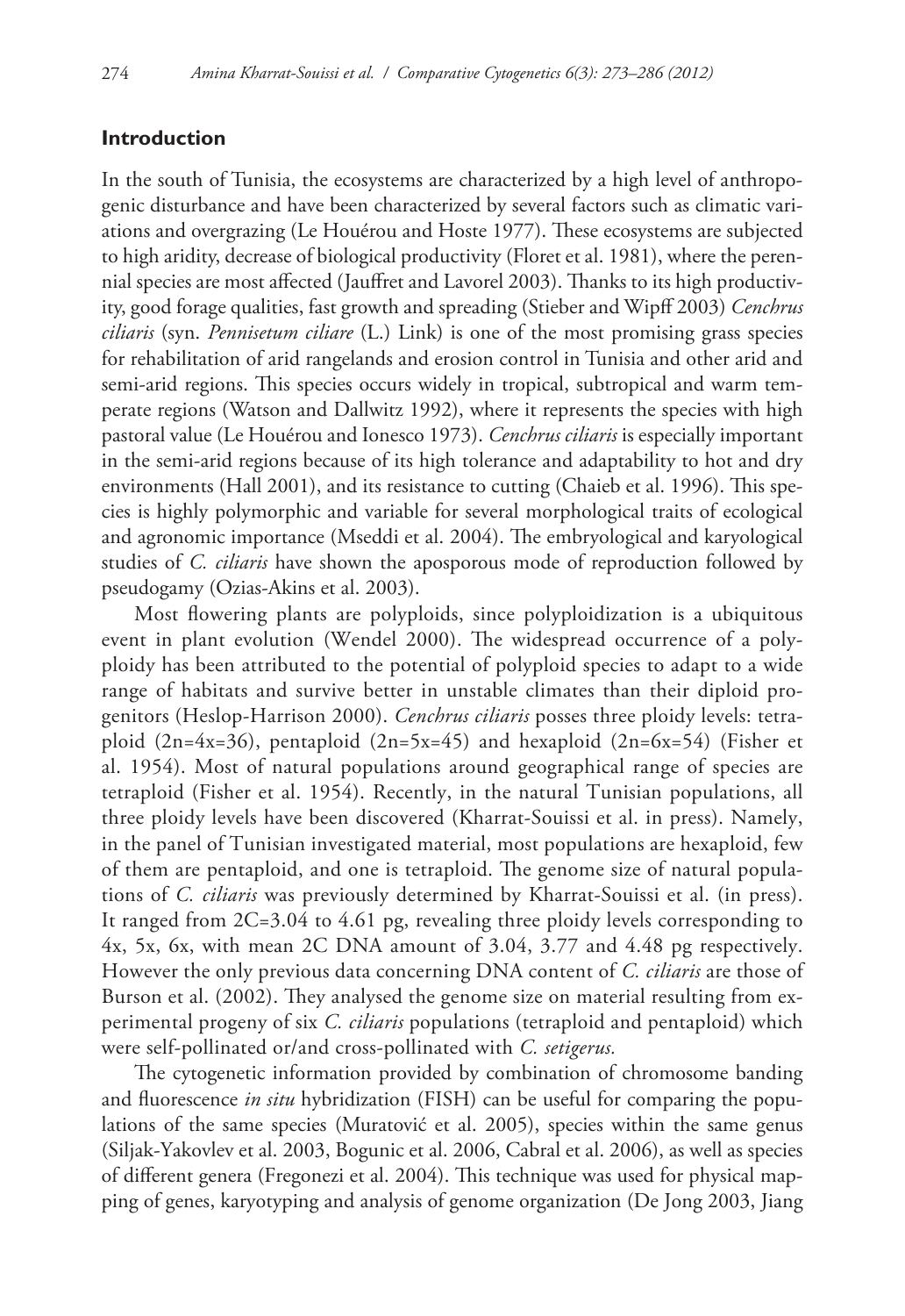and Gill 2006). In this study the FISH was used in population study of *C. ciliaris* from different geographic origins (from the north to the south of Tunisia).

The objective of the current study was to elucidate the possible changes in number and location of rDNA sites through different ploidy levels of *C. ciliaris* by physical mapping of 5S and 18S rRNA genes.

# **Material and methods**

## **Plant material and chromosome preparation**

The geographical origins of *C. ciliaris* samples collected in natural populations in Tunisia are given in Table 1 and Fig. 1. The vouchers were deposited at the herbarium of the Laboratory of Plants Diversity and Ecosystems in Arid Areas, Department of Biology, University of Sfax. The seedlings were germinated on moist filter papers in Petri dishes at 28°C. After three days, the root tip meristems were removed from germinated seed-

| Localities                                        | Population<br>Code | Latitude |                  | Longitude $2C$ DNA in pg <sup>†</sup> | $2n^{\dagger}$ | Ploidy<br>level $(x)$ <sup>†</sup> | Number of<br>5S rDNA<br>signals | Number of<br>18S rDNA<br>signals |
|---------------------------------------------------|--------------------|----------|------------------|---------------------------------------|----------------|------------------------------------|---------------------------------|----------------------------------|
| South of<br>Tunisia city                          | MR01               | 36°73' N | 10°24'E          | $3.03 \pm 0.03$ <sup>SD</sup>         | 36             | 4                                  | 4                               | 4                                |
| East of<br>Teboulta                               | SA <sub>02</sub>   | 35°56'N  | $11^{\circ}06'E$ | $4.56 \pm 0.01$                       | 54             | 6                                  | 6                               | 6                                |
| Meknassi Pist                                     | ME <sub>04</sub>   | 34°32'N  | 10°06'E          | $3.74 \pm 0.09$                       | 45             | 5                                  | 5                               | 5                                |
| Haddej Pist I                                     | ME <sub>06</sub>   | 34°26'N  | 09°12'E          | $4.34 \pm 0.06$                       | 54             | 6                                  | 6                               | 6                                |
| Haddej pist II                                    | ME08               | 34°24'N  | 09°29'E          | $3.63 \pm 0.03$                       | 45             | 5                                  | 5                               | 5                                |
| Gabès                                             | ME09               | 34°10'N  | 09°59'E          | $4.55 \pm 0.03$                       | 54             | 6                                  | 6                               | 6                                |
| El Hamma -<br>Menzel Habib                        | ME10               | 34°02'N  | 09°44'E          | $4.46 \pm 0.09$                       | 54             | 6                                  | 6                               | 6                                |
| Gabès- 45 Km<br>- Medenin                         | IF12               | 33°37'N  | 10°28'E          | $4.57 \pm 0.05$                       | 54             | 6                                  | 6                               | 6                                |
| Metameur-<br>$18Km -$<br>Toujane                  | IF14               | 33°24'N  | $10^{\circ}16'E$ | $4.49 \pm 0.11$                       | 54             | 6                                  | 6                               | 6                                |
| IRA of Ben<br>Guerdane-35<br>km-sidi Mahdi        | ST24               | 32°49'N  | 11°20'E          | $4.47 \pm 0.04$                       | 54             | 6                                  | 6                               | 6                                |
| National park<br>of Sidi Toui<br>(Est)            | ST <sub>25</sub>   | 32°43'N  | $11^{\circ}14'E$ | $4.48 \pm 0.04$                       | 54             | 6                                  | 6                               | 6                                |
| IRA of Ben<br>Guerdane -<br>50 km - Sidi<br>Mahdi | ST <sub>26</sub>   | 32°42'N  | $11^{\circ}18'E$ | $4.30 \pm 0.08$                       | 54             | 6                                  | 6                               | 6                                |
| Remada-<br>Dhibat (oued<br>el Anguar)             | DH28               | 32°08'N  | 10°32'E          | $4.34 \pm 0.04$                       | 54             | 6                                  | 6                               | 6                                |

**Table 1.** Geographical origin, genome size, ploidy level, number of 5S and 18S rDNA loci in Tunisian populations of *Cenchrus ciliaris.* † Data from Kharrat-Souissi et al. (in press); SD, standard deviation.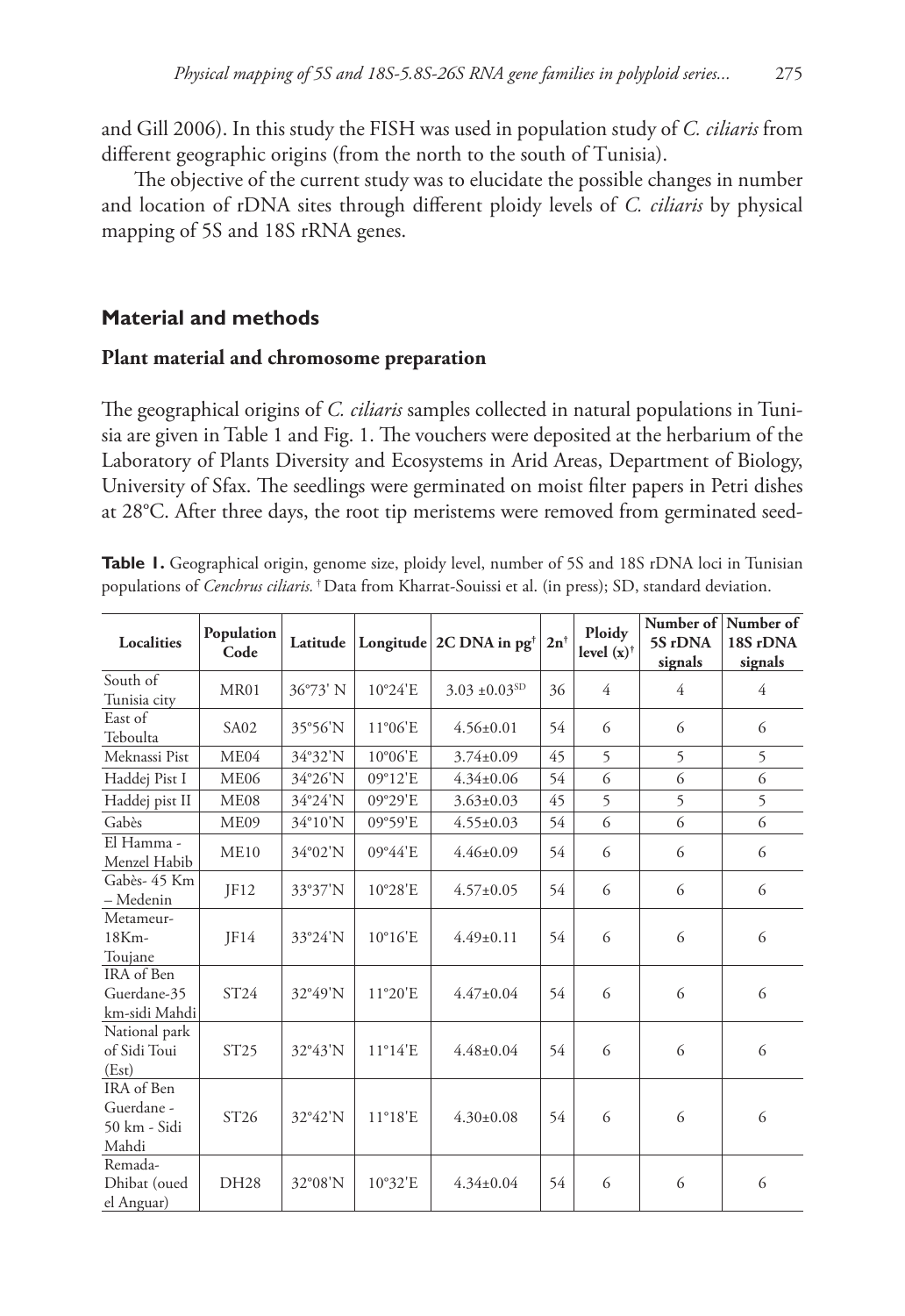

**Figure 1.** Geographical origin of 13 populations of *Cenchrus ciliaris* in Tunisia.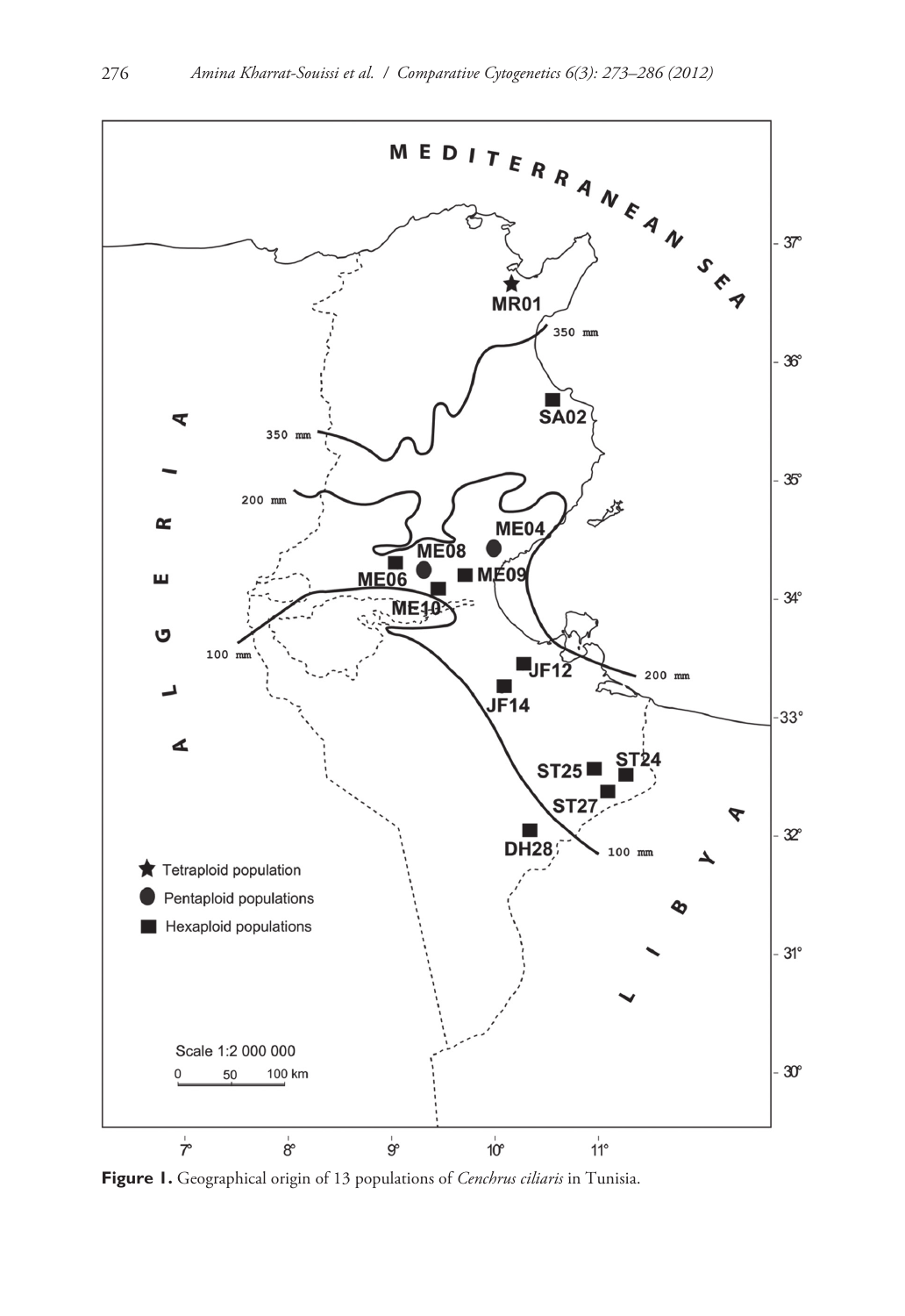lings and treated with 2 mM 8-hydroxyquinoline solution for 3 h at 16°C. Subsequently, the material was fixed in freshly prepared ethanol: acetic acid (3:1, v/v) solution.

A slightly modified air drying technique (Geber and Schweizer 1987) was used for chromosome preparations. Five root tips were washed in 0.01M citrate buffer (pH 4.6) for 10 min, and removed to the enzyme mixture (4% R-10 cellulase /Yakult Honsha Co. Tokyo, Japan/, 1% pectolyase Y-23 /Seishin Co., Tokyo, Japan/, 4% hemicellulase /Sigma, France/) for approximately 25 min at 37°C, depending on the root size. Macerated meristems were washed with the same buffer and centrifuged 2 times (4.000 rpm, 5 min), and then the cells suspension was fixed in ethanol:acetic acid solution (3:1, v/v) and centrifuged. The final pellet was resuspended in 50  $\mu$ l of the same fixative solution. Protoplasts were dropped on a clean slide and kept at room temperature for drying.

## **Fluorochrome banding**

GC-rich heterochromatin staining with chromomycin  $A_3^{\text{}}$  (CM $A_3^{\text{}}$ , Sigma Aldrich Co., Steinheim, Germany) was performed following Schweizer (1976) with minor modification as described by Siljak-Yakovlev et al. (2002). After incubation in McIlvain buffer pH 7 (with 5 mM  $MgSO_4$ ) during 15 min and staining with  $CMA_3$  (0.2 mg/ ml in same buffer) for 7, 30 or 90 min in dark, the slides were rinsed in the same buffer and counterstained with methyl green (0.5 % in McIlvain buffer pH 5.5) for 7 min and finally were rinsed in McIlvaine buffer pH 5.5. The slides were mounted in the Citifluor, AF1 anti-fade agent (Agar Scientific, Stansted Essex, UK).

## **Fluorescence** *in situ* **hybridization (FISH)**

The FISH experiment was carried out with two different specific probes of ribosomal DNA (rDNA) simultaneously according to the protocol of Heslop-Harrison et al. (1991). One of the probes is a clone of 4 kb EcoRI fragment, including 18S-5.8S-26S rDNA from *Arabidopsis thaliana* Linnaeus Heynh., 1842 labeled with direct Cy3 (Amersham, Saclay, France). The second probe was the pTa 794 clone containing 410 bp BamHI fragment of the 5S rDNA from wheat labeled with Digoxigenin-11-dUTP (Roche Diagnostics, Meylan, France). Slides were counterstained and mounted in Vectashield medium containing DAPI (4,6-diamidino-2-phenylindole, Vector laboratories, Peterborough, UK) and observed with an epifluorescence Zeiss Axiophot microscope (filter sets 01, 07, 15 and triple 25). The acquisition and treatment of images were performed using a highly sensitive CCD camera (RETIGA 2000R, Princeton Instruments, Evry, France) and an image analyzer (MetaVue, Evry, France). The FISH experiments were carried out for several individuals from one tetraploid population, two pentaploid populations and ten hexpaloid populations.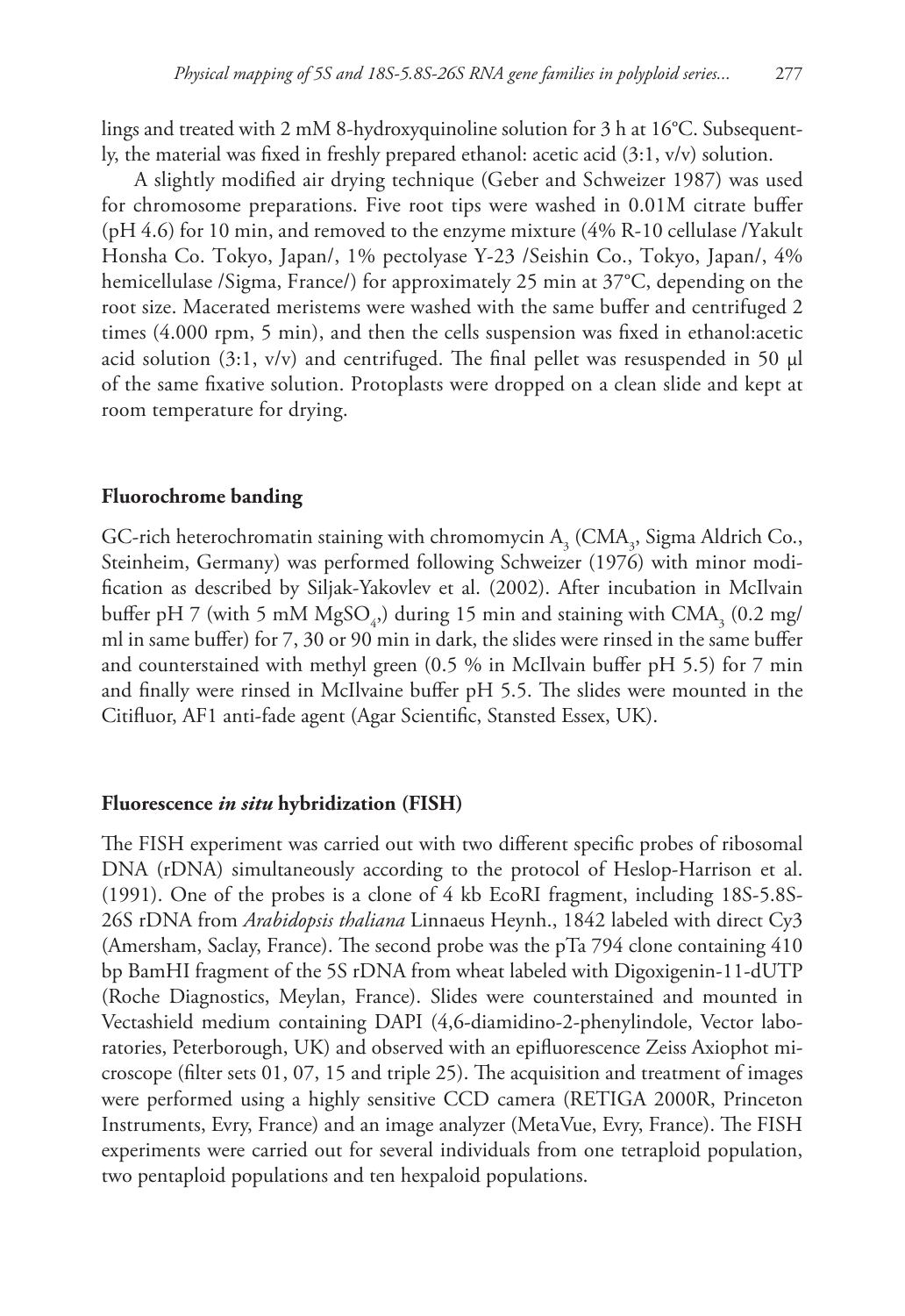# **Karyological analyses**

At least five metaphasic chromosome plates were used for karyometrical analysis and construction of idiogram. Chromosomes were classified according to their size and shape related to the centromere position. Terminology used for centromere position follows that of Levan et al. (1964). The total chromosome length for each pair was calculated as the sum of the short and the long arm. Determination of centromere position centromeric index [i%=(short arm/long+short arms)×100] and chromosome type arm ratio (r=long arm/short arm) were performed following nomenclature of Levan et al. (1964).

# **Results**

## **Distribution of GC rich DNA and constitutive heterochromatin**

The chromosomes of *Cenchrus ciliaris* stained with CMA<sub>3</sub> generally showed the pale fluorescent bands of GC rich DNA detected with difficulty after 90 min of staining, and not easily visible on microphotographs (Fig. 2A–B–C). These GC rich bands were occasionally well visible only in hexaploids, where the maximum of three to four signals colocalized with 18S rDNA loci were observed (Fig. 2D). The chromomycin  $A<sub>3</sub>$  positive signals were also observed in the interphase nuclei (Fig. 2E) which demonstrated the heterochromatin nature of this GC rich DNA. The clear centromeric DAPI+ bands, corresponding to constitutive heterochromatin, were observed after FISH experiments, but only for tetraploid population (Fig. 2A'–F).

## **Physical mapping of ribosomal genes**

The results of 5S and 18S ribosomal genes mapping in *C. ciliaris* showed that tetraploid population exhibited four signals for both rRNA gene families (Fig. 2A'). In two studied pentaploid populations from different geographical origins (Table 1), five signals of both 5S and 18S rDNA were observed (Fig. 2B'), while six signals were detected in hexaploid populations (Fig. 2C'). It was observed that number of 5S and 18S rDNA loci increased, as expected, with ploidy level (Fig. 2): tetraploid individuals possessed four, pentaploids five, and hexaploids six loci. The 18S rDNA loci had terminal, while 5S rDNA presented pericentromeric localization (Fig. 2). The signals of 5S and 18S rDNA slightly vary in size and intensity, which was probably related to variation in number of copies. The results of CMA staining and FISH experiment on the same metaphase plate show that the GC rich regions, when they are detected as strong bands, correspond to the FISH signals of 18S rDNA probe (Fig. 2D–D').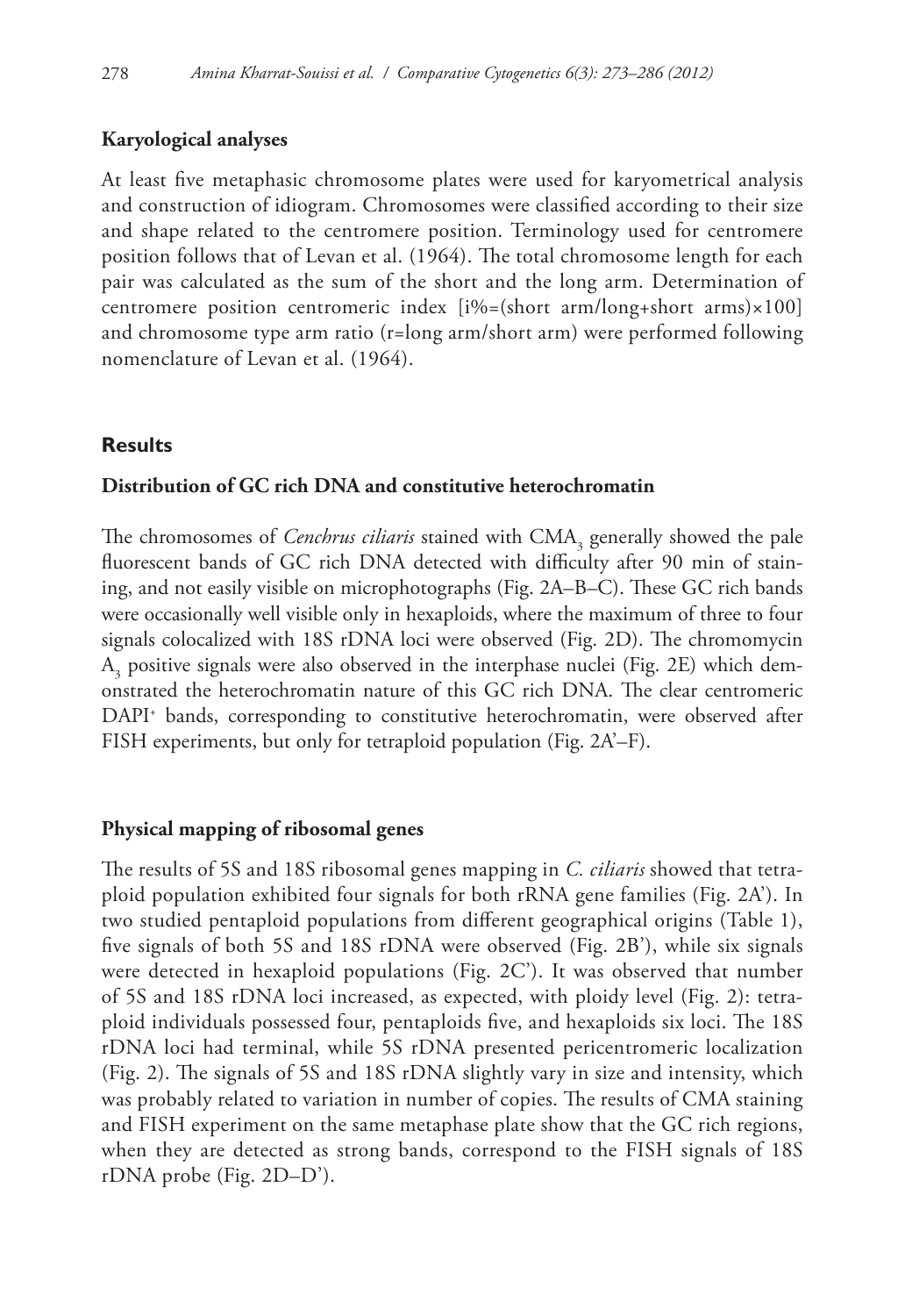



**Figure 2. A–F** Chromomycin banding and fluorescence *in situ* hybridization of 5S rDNA (green) and 18S rDNA (red) probes respectively on the same chromosome plate: tetraploid individuals (**A**, **A**'); pentaploid individuals (**B**, **B**') and hexaploid individuals (**C**, **C**'); CMA+ signals (**D**) correspond to 18S rDNA loci (**D**') in hexaploid individuals; CMA+ signals in interphase nuclei (**E**); Idiogram of tetraploid individuals, with location of 5S (green), 18S (red) and DAPI (blue) signals (**F**). Bar = 10µm.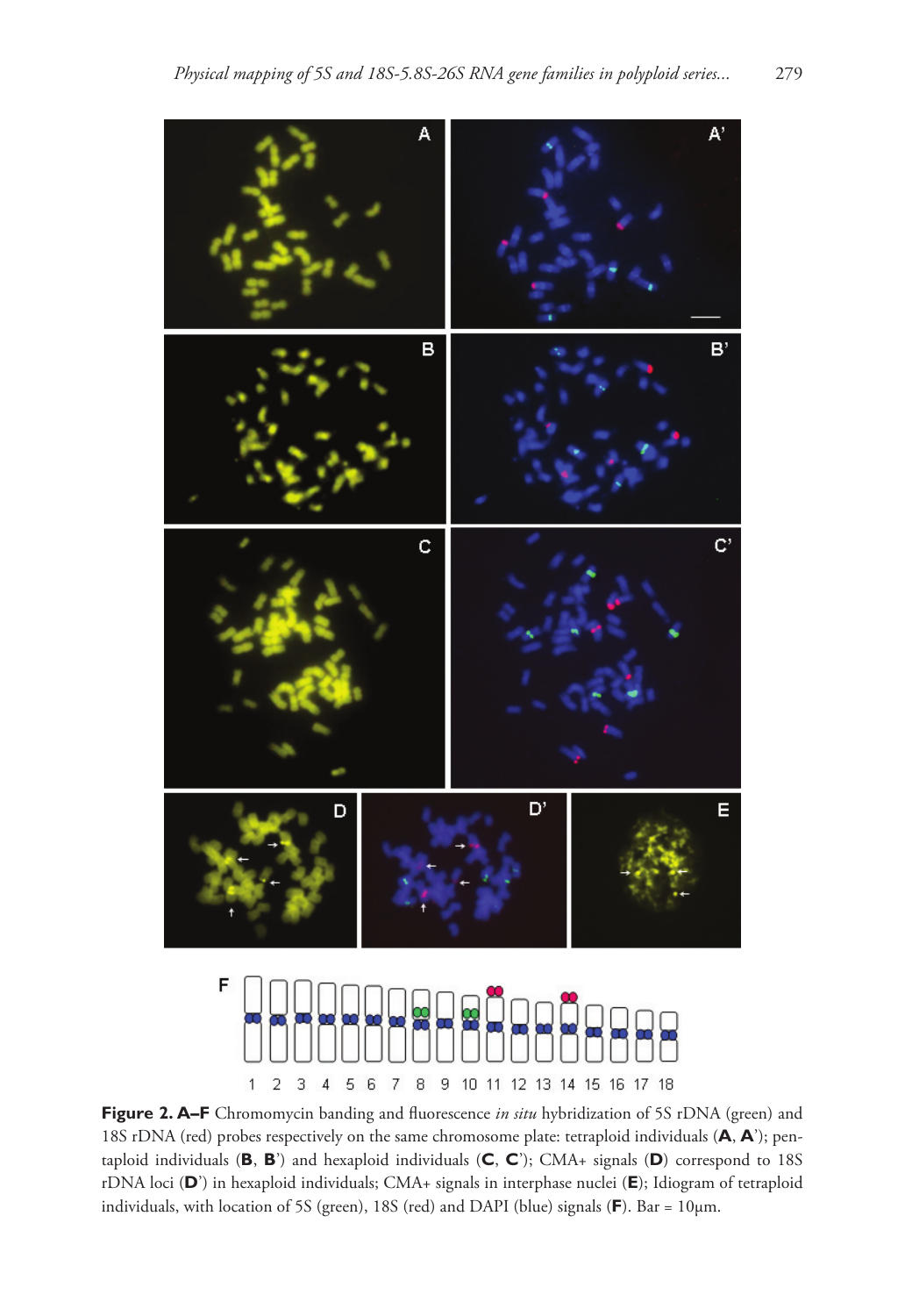# **Chromosome identification and construction of idiogram**

Because many of the chromosomes are similar in size and morphology, chromosome identification for karyotype analysis is very difficult for *C. ciliaris*. Thus, in present study we constructed the idiogram (Fig. 2F) for tetraploids based on conventional morphometry (Table 2) and determined the number and position of rRNA gene loci. The average chromosome length varied from 1.82 to 3.43 µm. The value of R (ratio between the longest and shortest chromosome pair, according to Stebbins 1971) was 0.9, and asymmetry index was 47.89 %. The similarity in chromosome size, difficulties in determining the centromere position and identification of homologous chromosomes makes idiogram construction for pentaploids and hexaploids too difficult.

**Table 2.** Morphometric data concerning the karyotype of tetraploid *Cenchrus ciliaris* individuals. R = 0.9; AsI % = 47.89; s, short arm; l, long arm; c, total chromosome length; l/s, ratio of long and short arms; i, centromeric index = 100 x s/(l+s); m, metacentric chromosome type (according to Levan et al. 1964); R = the ratio of the longest to the shortest chromosome pair (according to Stebbins 1971); AsI % = (å L / å L+S) x 100 (according to Arano and Saito 1980); SD, standard deviation.

| Chromosome pair | $s$ ( $\mu$ m)    | $1 \, (\mu m)$ | $c(\mu m)$ | (1/s) | $\mathbf{i}$ | Chromosome type |
|-----------------|-------------------|----------------|------------|-------|--------------|-----------------|
| 1               | $1.64(0.15)^{SD}$ | 1.79(0.12)     | 3.43       | 1.09  | 47.92        | m               |
| $\overline{2}$  | 1.54(0.18)        | 1.72(0.12)     | 3.27       | 1.12  | 47.27        | m               |
| 3               | 1.46(0.20)        | 1.77(0.11)     | 3.23       | 1.21  | 45.30        | m               |
| $\overline{4}$  | 1.48(0.19)        | 1.65(0.14)     | 3.13       | 1.11  | 47.29        | m               |
| 5               | 1.42(0.17)        | 1.64(0.13)     | 3.06       | 1.16  | 46.36        | m               |
| 6               | 1.42(0.17)        | 1.62(0.12)     | 3.04       | 1.14  | 46.76        | m               |
| 7               | 1.34(0.17)        | 1.60(0.13)     | 2.94       | 1.19  | 45.59        | m               |
| 8               | 1.34(0.18)        | 1.50(0.12)     | 2.84       | 1.12  | 47.17        | m               |
| 9               | 1.21(0.17)        | 1.54(0.14)     | 2.75       | 1.26  | 44.16        | m               |
| 10              | 1.17(0.16)        | 1.46(0.13)     | 2.63       | 1.24  | 44.56        | m               |
| 11              | 1.13(0.18)        | 1.38(0.09)     | 2.51       | 1.23  | 44.84        | m               |
| 12              | 1.13(0.11)        | 1.31(0.09)     | 2.44       | 1.17  | 46.15        | m               |
| 13              | 1.05(0.12)        | 1.27(0.10)     | 2.32       | 1.20  | 45.38        | m               |
| 14              | 1.04(0.11)        | 1.26(0.09)     | 2.29       | 1.22  | 45.14        | m               |
| 15              | 1.01(0.13)        | 1.15(0.13)     | 2.16       | 1.14  | 46.69        | m               |
| 16              | 0.98(0.13)        | 1.09(0.12)     | 2.07       | 1.11  | 47.41        | m               |
| 17              | 0.91(0.15)        | 1.05(0.11)     | 1.96       | 1.16  | 46.36        | m               |
| 18              | 0.84(0.10)        | 0.98(0.12)     | 1.82       | 1.17  | 46.08        | m               |

# **Discussion**

# **Heterochromatin pattern**

The GC-rich DNA regions detected in hexaploids are distributed in telomeric regions of chromosomes and corresponded to the 18S rDNA loci. This colocalization of GC rich heterochromatin and rDNA has already been reported for numerous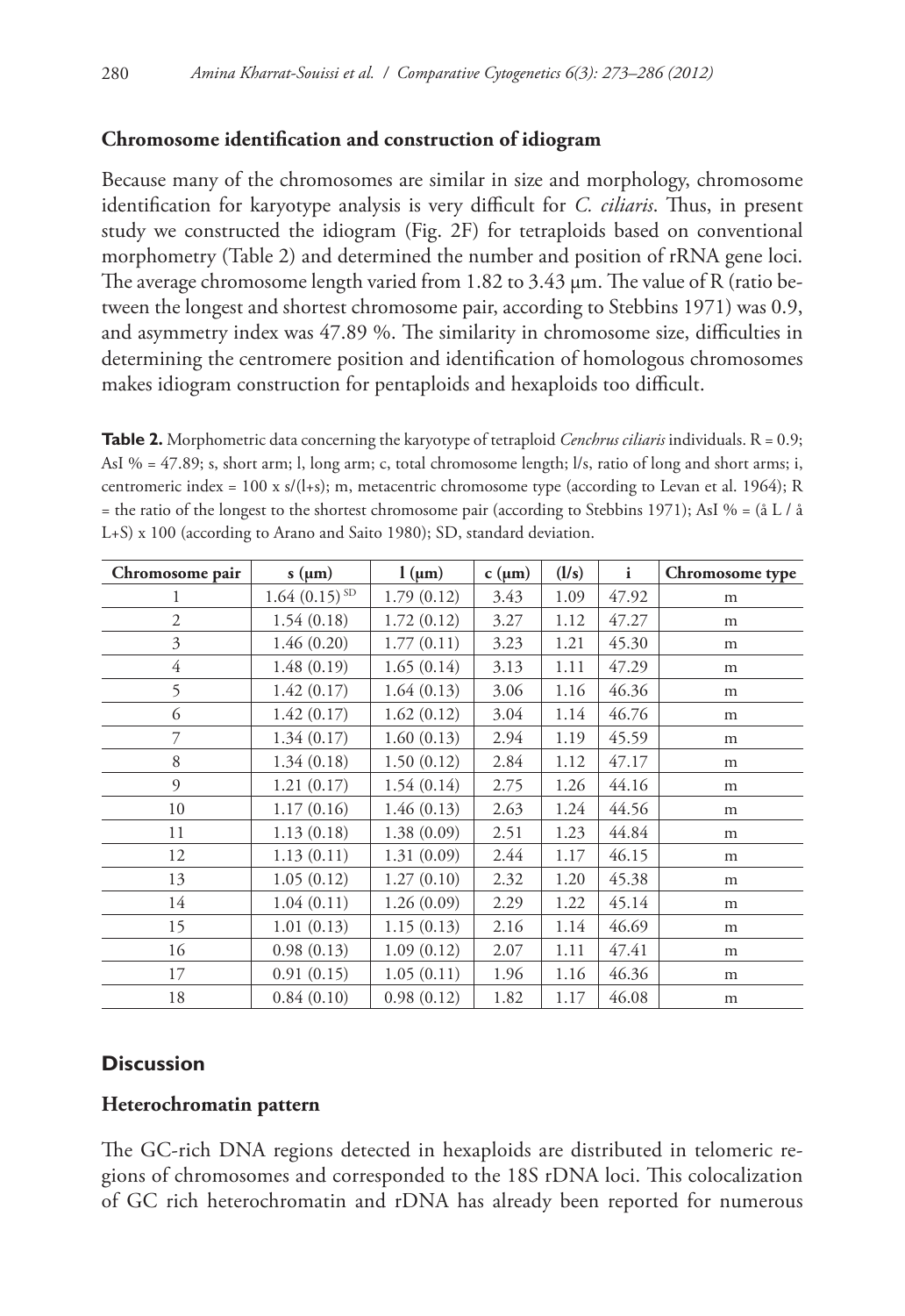plants and animal species (Siljak-Yakovlev et al. 2003 and references therein, Hamon et al. 2009, Muratović et al. 2010, Bogunic et al. 2011). After prolongation of staining time with  $\text{CMA}_3$ , signals found in the rare cases were not visible in all 18S rDNA loci. The lack of CMA signals in 18S rDNA sites can be explained by low number of GC pair repetitions (at least four according Godelle et al. 1993). The same phenomenon was observed in *Hydrangea aspera* David Don, 1799-1841 (Mortreau et al. 2010). The centromeric DAPI+ bands were observed only in tetraploid population. DAPI used as a counterstaining in FISH experiments after denaturation/renaturation of DNA reveals heterochromatin as demonstrated by several authors (Siljak-Yakovlev et al. 2002, Muratović et al. 2005, Bogunic et al. 2006 and 2011, Barros e Silva and Guerra 2010, Muratović et al. 2010).

#### **rDNA gene organization**

It was obvious to notice that the number of 5S and 18S rDNA sites corresponded to the ploidy level. In tetraploid individuals it was four, in pentaploids five and in hexaploids six signals. Similar phenomenon occurred in polyploids of some other genera, such as *Saccharum* Linnaeus, 1753 (D'Hont et al. 1998), *Passiflora* Linnaeus, 1753 (De Melo and Guerra 2003) and *Ipomoea* Linnaeus, 1753 (Srisuwan et al. 2006).

Tetraploid individuals of *C. ciliaris* show four signals for both 5S and 18S, the same result obtained by Akiyama et al. (2005). Pentaploid and hexaploid cytotypes of *C. ciliaris* have not been previously analysed for their rDNA patterns. Our results show that polyploidy is associated with increase in number of rDNA loci. Similar result was observed by Akiyama et al. (2008) on *Panicum maximum* Jacq, 1786. They found that the numbers of 5S rDNA loci in the diploids and tetraploids were two and four, respectively. Also, the FISH data obtained by Srisuwan et al. (2006) on *Ipomoea* species indicated that the number of 5S rDNA loci corresponded and increased linearly with the ploidy level while the number of 18S rDNA loci decrease in polyploid *I. batatas*. Adachi et al. (1997) found that in polyploid series of *Brochyscome lineariloba* (De Candolle) Druce 1917, the number of 5S rDNA sites increased linearly with the ploidy level, but 18S–26S rDNA was restricted to a single major locus. A proportional gain of ribosomal loci from hexaploid level to octoploid has also been observed in *Artemisia mendozana* De Candolle, 1837 (Pellicer et al. 2010). Loss or addition of rDNA loci during the evolution of a polyploid plant species has been documented in *Triticum* Linnaeus, 1753 (Mukai et al. 1991, Kim et al. 1993), *Gossypium* Linnaeus, 1753 (Crane et al. 1993, Hanson et al. 1996), and *Avena* Linnaeus, 1753 (Jellen et al. 1988).

A comparison of hybridization patterns between the two probes revealed identical results within each ploidy level of *C. ciliaris*. Thus the number of 18S and 5S rDNA loci in different individuals of each ploidy level was constant. This can be explained by the genome stability occurring in the three ploidy levels. This highly conserved nature of both 5S and 18S rDNA loci during polyploid evolution within *C. ciliaris* is not in accordance with observations made in hexaploid of *Ipomea batata*, indeed within this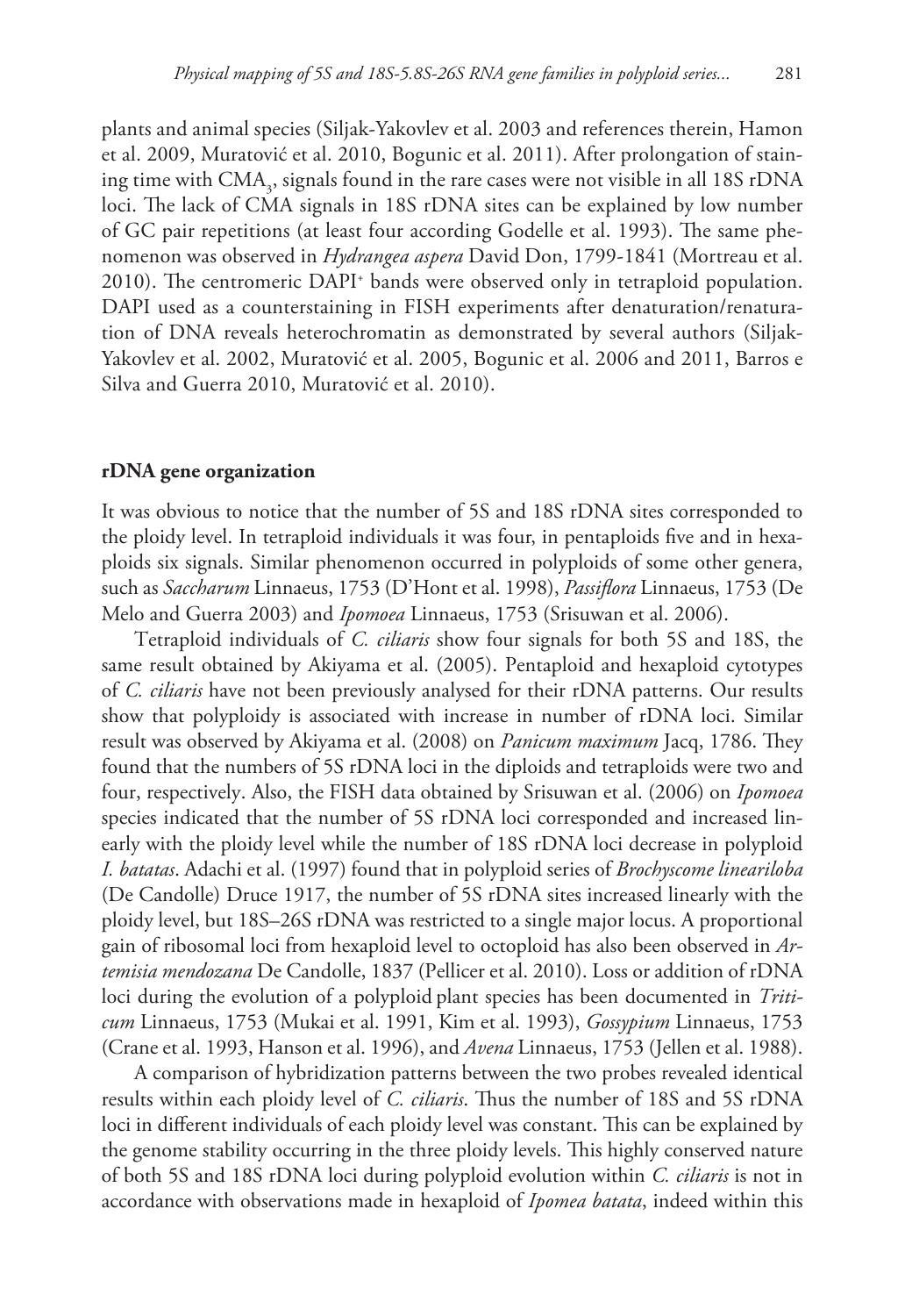cytotype some varieties presented 18 signals of 18S and other 12 signals (Srisuwan et al. 2006). Therefore, during polyploid evolution, plant species differ in the degree of the stability of rDNA sites, and different species show different trends in rDNA sitenumber change. Despite a conserved organization of rDNA sites within each ploidy level, recent molecular investigation of the three ploidy levels of *C. ciliaris* in Tunisia (Kharrat-Souissi et al. 2011) revealed the existence of completely distinct genotypes for pentaploids, suggesting that this cytotype may has two different origins.

In analyzed individuals of *C. ciliaris* all 5S rDNA loci were localized on paracentromeric region of chromosome pairs 8 and 10, while 18S loci were situated on telomeric region of short chromosome arm of pairs 11 and 14. Akiyama et al. (2005) detected the same position for 18S rDNA signals, but they located the 5S signals on the long arm adjacent to the centromere. In our tetraploid population the 5S rDNA sites were observed on the short chromosome arms (Fig. 2F). Chromosome measurements and accurate location of centromere position could explain this difference in the position of 5S signals.

The size and the intensity of both hybridization signals slightly varied among investigated individuals. This can be explained by different copy number of repeats among rDNA sites which has been also detected in several other plant species (Weiss-Schneeweiss et al. 2003, Srisuwan et al. 2006).

The distribution of investigated populations of *C. ciliaris* in Tunisia follows a north-south bioclimatic gradient, where ploidy level and genome size are increasing with aridity (Kharrat-Souissi et al. in press). Namely, tetraploids are present in the most humid areas, pentaploids exist in the center of the country, whilst hexaploids occur from the semi-arid to the Saharan limits, suggesting that this cytotype is better adapted to different environmental conditions (Fig. 1). Hamon et al. (2009) reported that the number of 18S and 5S rDNA appears to be correlated with the genome size and the geographic distribution of the *Coffea* Linnaeus, 1753 species.

In the present study the number of signals of 5S and 18S rDNA loci in pentaploids was intermediate between tetraploids and hexaploids. This result seems to indicate that pentaploid individuals might have derived from hybridization events between tetraploids and hexaploids. Although the apomictic mode of reproduction known as apospory displayed by most *C. ciliaris* genotypes, rare sexual individuals have been identified (Fisher et al. 1954, Sherwood et al. 1980). Using AFLP markers for the Tunisian *C. ciliaris*, differences between individuals descending from the same plant mother were observed. This unexpected level of variability for an apomictic species suggests that the sexual mode of reproduction is not rare in native populations of *C. ciliaris*. The mode of reproduction of the three ploidy levels of *C. ciliaris* in Tunisia was investigated using Flow Cytometric Seed Screening (FCSS; Kharrat-Souissi et al. in press). Observations using FCSS (high 2C embryo peak with a smaller 3C endosperm peak) do not clarify the reproductive mode of the investigated individuals, because the endosperm cells of both the aposporous and sexual plants yield 3C values (Kharrat-Souissi et al. in press). In the case of the aposporous *C. ciliaris*, forming an embryo sac of *Panicum* type, which produces four unreduced nuclei per ovule, the traditional cytological technique of dissecting immature ovaries would appear more appropriate (Visser et al. 2000).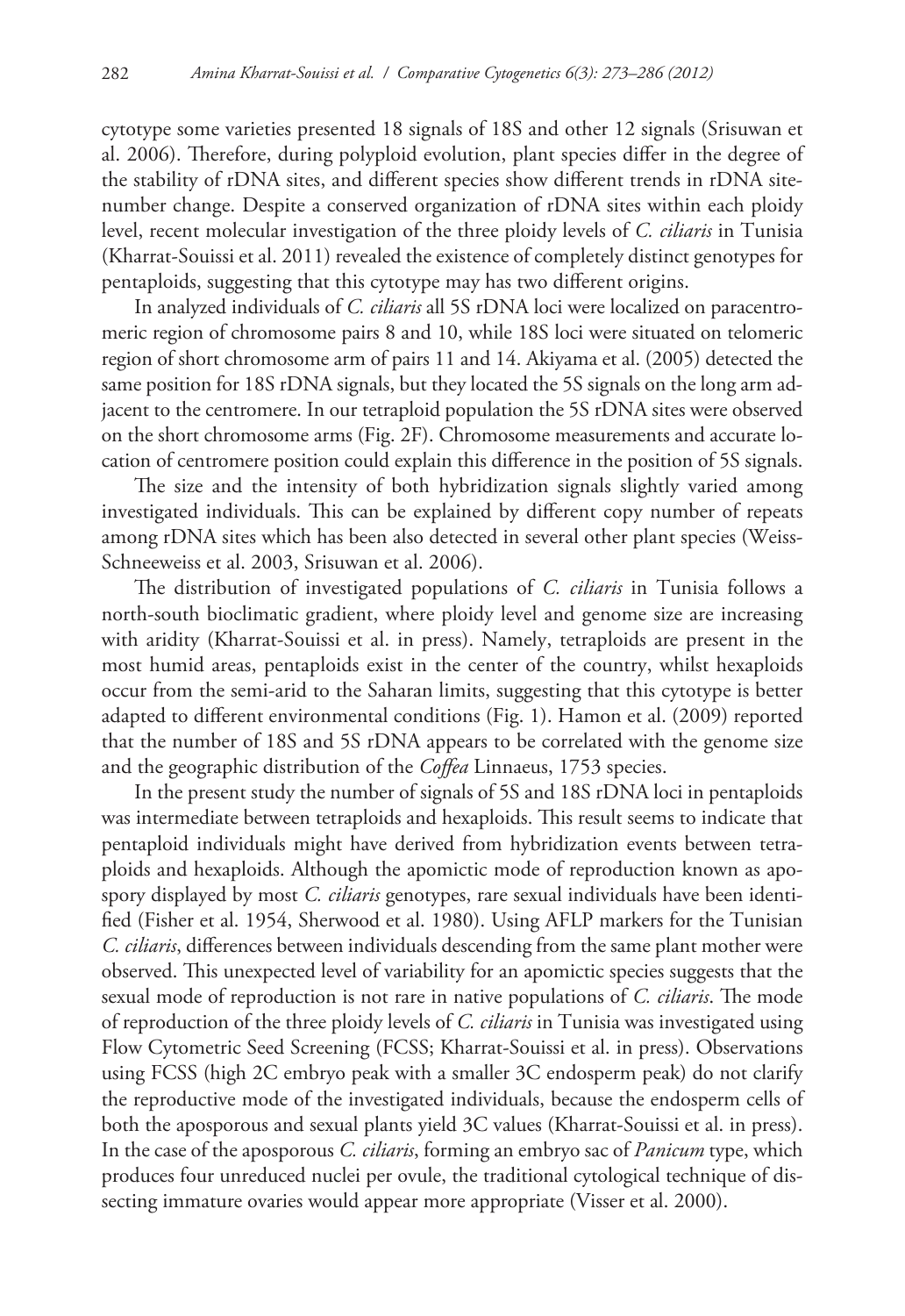Our data of the FISH experiments show proportional increase of ribosomal loci number during polyploidization processes. However ploidy level increases with aridity (from tetraploid to hexaploid) and give a cytogenetic basis to the considerable differentiation noted between north (humid area) and south (arid area) Tunisian populations of *C. ciliaris*.

# **Acknowledgments**

The authors are grateful to O. Robin for assistance in cytogenetic and to A. Vucicevic for linguistic help. They are also indebted to the Ministry of Education and Science of Tunisia, CNRS (Centre National de la Recherche Scientifique) and Comité Mixte de Coopération Universitaire France-Tunisie (CMCU, project n° 09G 0901) for their financial support.

# **References**

- Adachi J, Watnabe K, Fukui K, Ohmido N, Kosuge K (1997) Chromosomal location and reorganization of the 45S and 5S rDNA in the *Brachyscome linearriloba* complex (Asteraceae). Journal Plant Research 110: 371–377. [doi: 10.1007/BF02524936](http://dx.doi.org/10.1007/BF02524936)
- Akiyama Y, Hanna WW, Ozias-Akins P (2005) High-resolution physical mapping reveals that the apospory-specific genomic region (ASGR) in *Cenchrus ciliaris* is located on a heterochromatic and hemizygous region of a single chromosome. Theoretical and Applied Genetics 111: 1042–1051. [doi: 10.1007/s00122-005-0020-5](http://dx.doi.org/10.1007/s00122-005-0020-5)
- Akiyama Y, Yamada-Akiyama H, Yamanouchi H, Takahara M, Ebina M, Takamizo T, Sugita SI, Nakagawa H (2008) Estimation of genome size and physical mapping of ribosomal DNA in diploid and tetraploid guineagrass (*Panicum maximum* Jacq.). Grassland Science 54: 89–97. [doi: 10.1111/j.1744-697X.2008.00110.x](http://dx.doi.org/10.1111/j.1744-697X.2008.00110.x)
- Arano H, Saito H (1980) Cytological studies in family *Umbelliferae* 5. Karyotypes of seven species in subtribe Seselinae. La Kromosomo, 2: 471–480.
- Barros e Silva AE, Guerra M (2010) The meaning of DAPI bands observed after C -banding and FISH procedures. Biotechnic and Histochemistry 85: 115–125. [doi:](http://dx.doi.org/10.3109/10520290903149596) [10.3109/10520290903149596](http://dx.doi.org/10.3109/10520290903149596)
- Bogunic F, Muratović E, Siljak-Yakovlev S (2006) Chromosomal differentiation between *Pinus heldreeichii* and *Pinus nigra*. Annals of Forest Science 63: 267–274. [doi: 10.1051/](http://dx.doi.org/10.1051/forest:2006005) [forest:2006005](http://dx.doi.org/10.1051/forest:2006005)
- Bogunic F, Siljak-Yakovlev S, Muratović E, Pustahija F, Medjedovic S (2011) Molecular cytogenetics and flow cytometry reveal conserved genome organization in *Pinus mugo* and *P. uncinata.* Annals of Forest Science 68: 179–187. [doi: 10.1007/s13595-011-0019-9](http://dx.doi.org/10.1007/s13595-011-0019-9)
- Burson BL, Hussey MA, Actkinson JM, Shafer GS (2002) Effect of pollination time on the frequency of 2*n* + *n* fertilization in apomictic Buffelgrass. Crop Science 42: 1075–1080. [doi: 10.2135/cropsci2002.1075](http://dx.doi.org/10.2135/cropsci2002.1075)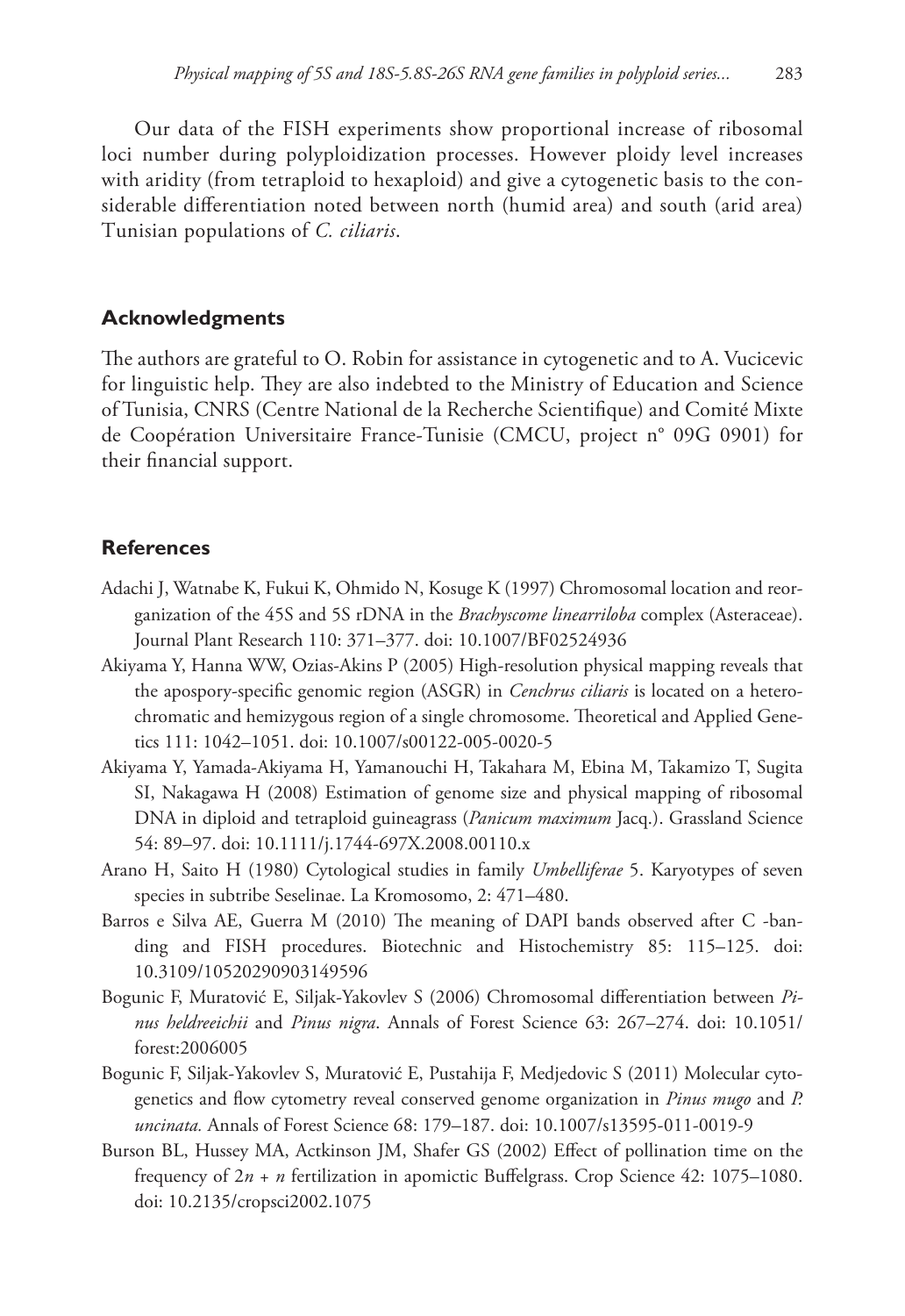- Cabral JS, Felix LP, Guerra M (2006) Heterochromatin diversity and its co-localization with 5S and 45S rDNA sites in chromosomes of four *Maxillaria* species (Orchidaceae). Genetics and Molecular Biology 29: 659–664. [doi: 10.1590/S1415-47572006000400015](http://dx.doi.org/10.1590/S1415-47572006000400015)
- Chaieb M, Henchi B, Boukhris M (1996) Impact of clipping on root systems of 3 grass species in Tunisia. Journal of Range Management 49: 336–339. [doi: 10.2307/4002593](http://dx.doi.org/10.2307/4002593)
- Crane CF, Price HJ, Stelly DM, Czeschin DGJ, Mcknight TD (1993) Identification of homeologous chromosome pairs by *in situ* DNA hybridization to ribosomal RNA loci in meiotic chromosomes of cotton (*Gossypium hirsutum*). Genome 36: 1015–1022. [doi: 10.1139/](http://dx.doi.org/10.1139/g93-135) [g93-135](http://dx.doi.org/10.1139/g93-135)
- D'Hont A, Ison D, Alix K, Roux C, Glaszmann JC (1998) Determination of basic chromosome numbers in the genus *Saccharum* by physical mapping of ribosomal RNA genes. Genome 41: 221–225.<http://www.nrcresearchpress.com/doi/pdf/10.1139/g98-023>
- De Jong H (2003) Visualizing DNA domains and sequences by microscopy: a fifty-year history of molecular cytogenetics. Genome 46: 943–946. [doi: 10.1139/G03-107](http://dx.doi.org/10.1139/G03-107)
- De Melo NF, Guerra M (2003) Variability of the 5S and 45S rDNA sites in *Passiflora* L. species with distinct base chromosome number. Annals of Botany 92: 309–316. [doi:](http://dx.doi.org/10.1093/aob/mcg138) [10.1093/aob/mcg138](http://dx.doi.org/10.1093/aob/mcg138)
- Fisher WD, Bashaw EC, Holt EC (1954) Evidence for apomixis in *Pennisetum ciliare* and *Cenchrus setigerus*. Agronomy Journal 46: 401–404. [doi: 10.2134/agronj1954.00021962](http://dx.doi.org/10.2134/agronj1954.00021962004600090002x) [004600090002x](http://dx.doi.org/10.2134/agronj1954.00021962004600090002x)
- Floret C, Le Floc'h E, Romane F, Pontanier R (1981) Dynamique des systèmes écologiques de la zone aride. Application à l'aménagement sur les bases écologiques d'une zone de la Tunisie présaharienne. Acta Oecologica 2: 195–214. [http://www.documentation.ird.fr/](http://www.documentation.ird.fr/hor/fdi:28728) [hor/fdi:28728](http://www.documentation.ird.fr/hor/fdi:28728)
- Fregonezi JN, Torezan JMD, Vanzela ALL (2004) A karyotypic study of three southern Brazilian Asteraceae species using fluorescence *in situ* hybridization with a 45S rDNA probe and C-CMA<sub>3</sub> banding. Genetics and Molecular Biology 27: 223-227. [doi: 10.1590/S1415-](http://dx.doi.org/10.1590/S1415-47572004000200016) [47572004000200016](http://dx.doi.org/10.1590/S1415-47572004000200016)
- Geber G, Schweizer D (1987) Cytochemical hetero- chromatin differentiation in *Sinapis alba* (Cruciferae) using a simple air-drying technique for producing chro- mosome spreads. Plant Systematic and Evolution 158: 97–106. [doi: 10.1007/BF00936336](http://dx.doi.org/10.1007/BF00936336)
- Godelle B, Cartier D, Marie D, Brown CS, Siljak-Yakovlev S (1993) Heterochromatin study demonstrating the non-linearity of fluorometry useful for calculating genomic base composition. Cytometry 14: 618–626. [doi: 10.1002/cyto.990140606](http://dx.doi.org/10.1002/cyto.990140606)
- Hall TJ (2001) History and development of *buffelgrass* pasture lands in Queensland. Proceedings of *Buffelgarss* Workshop. Theodore Qld, February 21–23, 2000. Departement of Primary Industries, Brisbane, Australia, 2–12.
- Hamon P, Siljiak-Yakovlev S, Srisuwan S, Robin O, Poncet V, Hamon S, De Kochko A (2009) Physical mapping of rDNA and heterochromatin in chromosomes of 16 *Coffea* species: A revised view of species differenciation. Chromosome Research 17: 291–304. [doi: 10.1007/](http://dx.doi.org/10.1007/s10577-099-9033-2) [s10577-009-9033-2](http://dx.doi.org/10.1007/s10577-099-9033-2)
- Hanson RE, Islam-Faridi MN, Percival EA, Crane CF, Ji Y, McKnight TD, Stelly DM, Price HJ (1996) Distribution of 5S and 18S–28S rDNA loci in a tetraploid cotton (*Gossypium*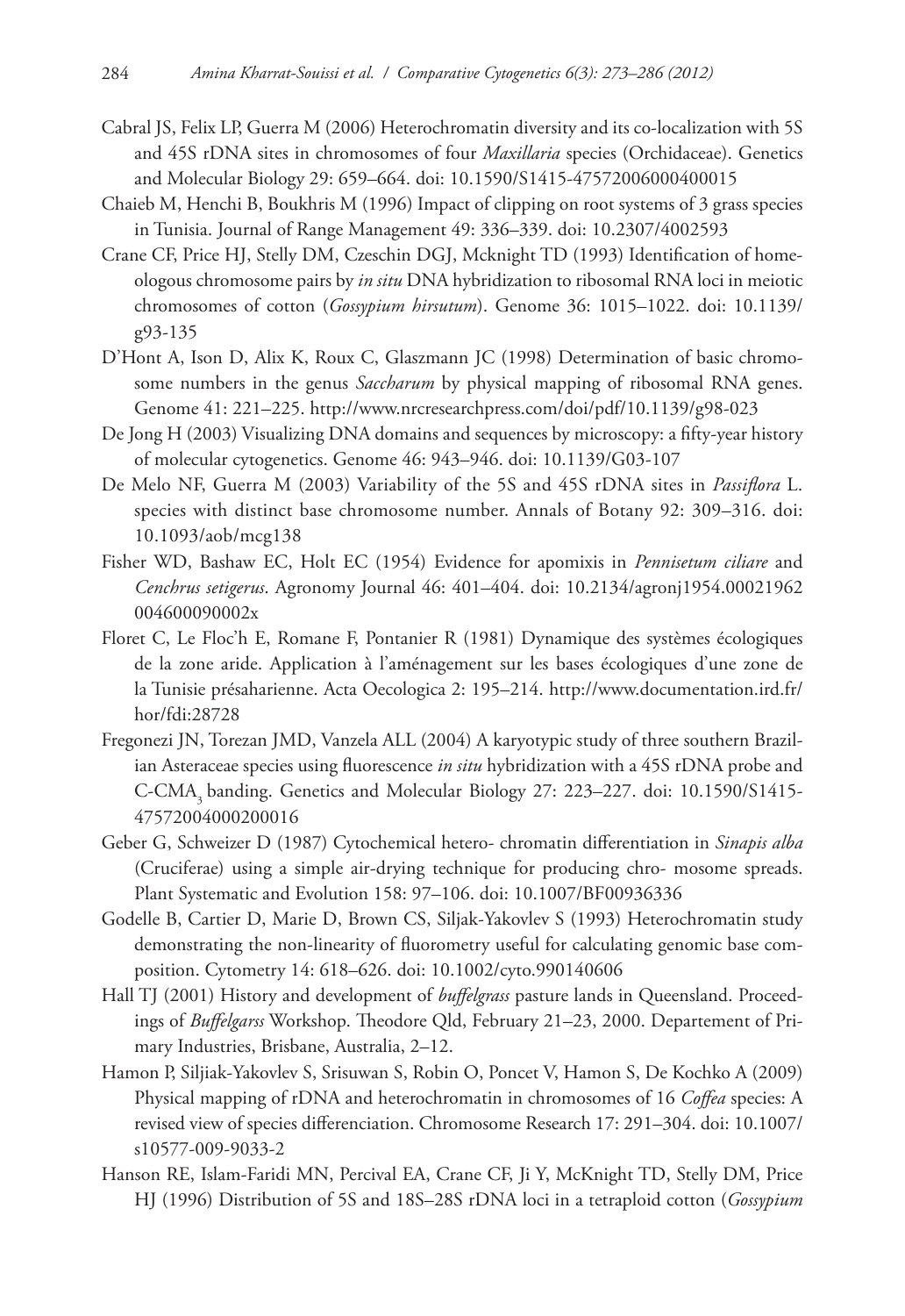*hirsutum* L.) and its putative diploid ancestors. Chromosoma 105: 55–61. [doi: 10.1007/](http://dx.doi.org/10.1007/BF02510039) [BF02510039](http://dx.doi.org/10.1007/BF02510039)

- Heslop-Harrison JS (2000) Comparative genome organization in plants: from sequence and markers to chromatin and chromosomes. Plant Cell 12: 617–635. [doi: 10.1105/tpc.12.5.617](http://dx.doi.org/10.1105/tpc.12.5.617)
- Heslop-Harrison JS, Schwarzacher T, Anamthawat-Jónsson K, Leitch AR, Shi M, Leitch IJ (1991) *In situ* hybridization with automated chromosome denaturation. Technique 3: 109–115.
- Jauffret S, Lavorel S (2003) Are plant functional types relevant to describe degradation in arid, southern Tunisian steppes? Journal of Vegetation Science 14: 399–408. [doi: 10.1111/](http://dx.doi.org/10.1111/j.1654-1103.2003.tb02165.x) [j.1654-1103.2003.tb02165.x](http://dx.doi.org/10.1111/j.1654-1103.2003.tb02165.x)
- Jellen EN, Phillips RL, Rines HW (1988) Molecular genetic characterization of oat ribosomal DNAs. In: Agronomy Abstracts. CA: American Society of Agronomy, Anaheim, 169 pp.
- Jiang J, Gill BS (2006) Current status and the future of fluorescence *in situ* hybridization (FISH) in plant genome research. Genome 49: 1057–1068. [doi: 10.1139/G06-076](http://dx.doi.org/10.1139/G06-076)
- Kharrat-Souissi A, Siljak-Yakovlev S, Brown S, Chaieb M (in press) Cytogeography of *Cenchrus ciliaris* (Poaceae) in Tunisia. Folia Geobotanica.
- Kharrat-Souissi A, Baumel A, Torre F, Juin M, Siljak-Yakovlev S, Roig A, Chaieb M (2011) New insights into the polyploid complex *Cenchrus ciliaris* L. (Poaceae) show its capacity for gene flow and recombination processes despite its apomictic nature. Australian Journal of Botany 59: 543–553.  [doi: 10.1071/BT10312](http://dx.doi.org/10.1071/BT10312)
- Kim NS, Kuspira J, Armstrong K, Bhambhani R (1993) Genetic and cytogenetic analyses of the A genome of *Triticum monococcum*. VII. Localization of rDNAs and characterization of the 5S rRNA genes. Genome 36:77–86. [doi: 10.1139/g93-011](http://dx.doi.org/10.1139/g93-011)
- Le Houérou HN, Hoste CH (1977) Rangeland production and annual rainfall relationships in the Mediterranean basin and in the African Sahelo-Sudanian zone. Journal of Range Management 30: 181–189. [doi: 10.2307/3897463](http://dx.doi.org/10.2307/3897463)
- Le Houérou HN, Ionesco T (1973) L'appétabilité des espèces végétales de la Tunisie Steppique. Division Production et Protection des Plantes, FAO, Rome, 68 pp.
- Levan A, Fredga K, Sandberg AA (1964) Nomenclature for centromere position in chromosomes. Hereditas 52: 201–220. [doi: 10.1111/j.1601-5223.1964.tb01953.x](http://dx.doi.org/10.1111/j.1601-5223.1964.tb01953.x)
- Mortreau E, Siljak-Yakovlev S, Cerbah M, Brown SC, Bertrand H, Lambert C (2010) Cytogenetic characterization of *Hydrangea involucrata* Sieb. and *H. aspera* D. Don complex (Hydrangeaceae): genetic, evolutional, and taxonomic implications. Tree Genetics and Genomes 6: 137–148. [doi: 10.1007/s11295-009-0235-8](http://dx.doi.org/10.1007/s11295-009-0235-8)
- Mseddi K, Mnif L, Chaieb M, Neffati M, Roux M (2004) Aboveground phytomass productivity and morphologic variability of Tunisian accessions of *Cenchrus ciliaris*. African Journal of Range and Forage Science 19: 13–20. [doi: 10.2989/10220110409485833](http://dx.doi.org/10.2989/10220110409485833)
- Mukai Y, Endo TR, Gill BS (1991) Physical mapping of the 18S.26S rRNA multigene family in common wheat: identification of a new locus. Chromosoma 100: 71–78. [doi: 10.1007/](http://dx.doi.org/10.1007/BF00418239) [BF00418239](http://dx.doi.org/10.1007/BF00418239)
- Muratović E, Bogunic F, Soljan D, Siljak-Yakovlev S (2005) Does *Lilium bosniacum* merit species rank? A classical and molecular cytogenetic approaches. Plant Systematic Evolution 252: 97–109. [doi: 10.1007/s00606-004-0282-4](http://dx.doi.org/10.1007/s00606-004-02852-4)